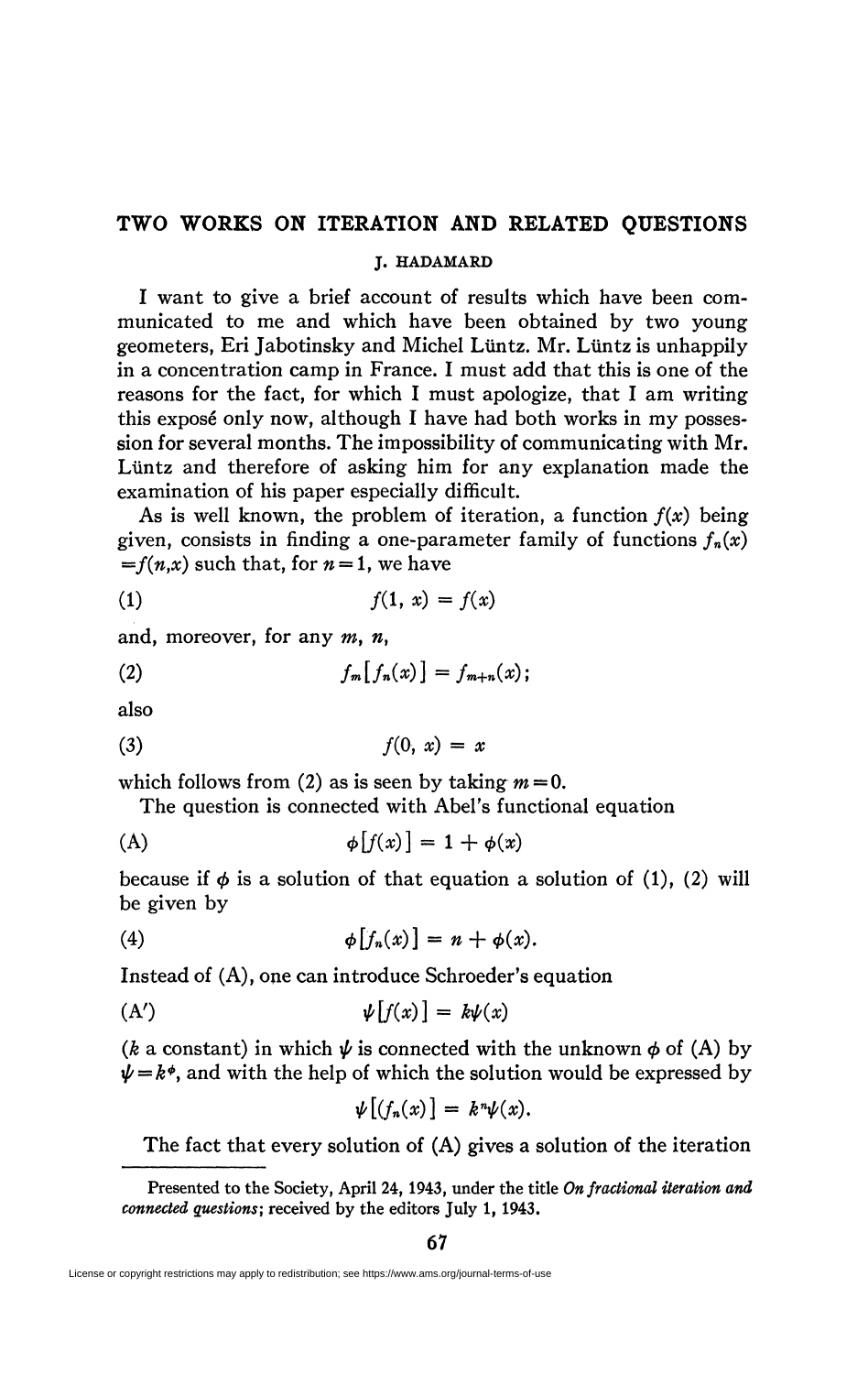68 **J. HADAMARD [February** 

problem is sufficient to show that the latter is indeterminate unless proper conditions are added: for, if  $\phi(x)$  is a solution of (A), so is also  $\phi(x) + \Pi[\phi(x)]$  where  $\Pi$  is any function admitting of the period 1.

The iteration problem has been considered by several authors. The most recent work, as far as I know, is due to Paul Lévy (C. R. Acad. Sci. Paris vol. 184 p. 500 and Annali di Matematica (4) vol. 5 (1928) pp. 270-296, esp. p. 287 ff.). Additional conditions being necessary (as a matter of fact, conditions of regularity), Paul Lévy imposes such conditions either (1) at infinity—a difficult subject, which we shall leave aside—or (2) in the neighborhood of a determinate value, which the successive iteratives of  $f$  are assumed to approach. In the latter case, the one which will interest us, he uses the classic studies of Koenigs (Ann. École Norm. 1884).

One feature of the problem is not considered by the above mentioned authors, namely that, on account of (2), the set of the various transformations  $x \rightarrow f(n, x)$  is a one-parameter group, which can be defined by its infinitesimal transformation  $\delta x = \xi(x)\delta t$ . The question has been faced from this point of view in a note of Bouton<sup>1</sup> for the case in which the transformations are assumed to be tangent to the identical one. Moreover, that group aspect and the infinitesimal transformation have also been introduced in the fundamental memoir of G. D. Birkhoff,<sup>2</sup> though without playing an essential role.

Jabotinsky begins by considering not one problem of iteration, but the general class of them, that is, the equations (2) and (3) without immediate consideration of any special function *f(x)* nor, therefore, of equation (1). Now all these problems satisfy a common partial differential equation. For, writing (2) in the form

$$
f[(m-n), f(n, x)] = f(m, x)
$$

and expressing the fact that the left-hand member does not depend on *n,* Jabotinsky easily obtains the partial differential equation

(E) 
$$
(\partial^2 f/\partial n^2)(\partial f/\partial x) - (\partial^2 f/\partial n \partial x)(\partial f/\partial n) = 0.
$$

Conversely, this equation admits of the two intermediate integrals

- (5)  $(\partial f/\partial n):(\partial f/\partial x) = \xi(x),$
- (6)  $\partial f/\partial n = \eta(f)$

<sup>&</sup>lt;sup>1</sup> Bull. Amer. Math. Soc. vol. 23 (1917) p. 75: A scanty note, the development of **which has not been published as far as we know.** 

**<sup>2</sup> Acta Math. vol. 43 (1922) p. 1. As is well known, that memoir deals with transformations in two variables, the existence of an integral invariant being assumed. See also the paper of Daniel C. Lewis, Duke Math. J. vol. 5 (1939) p. 794 in connection**  with G. D. Birkhoff's ideas.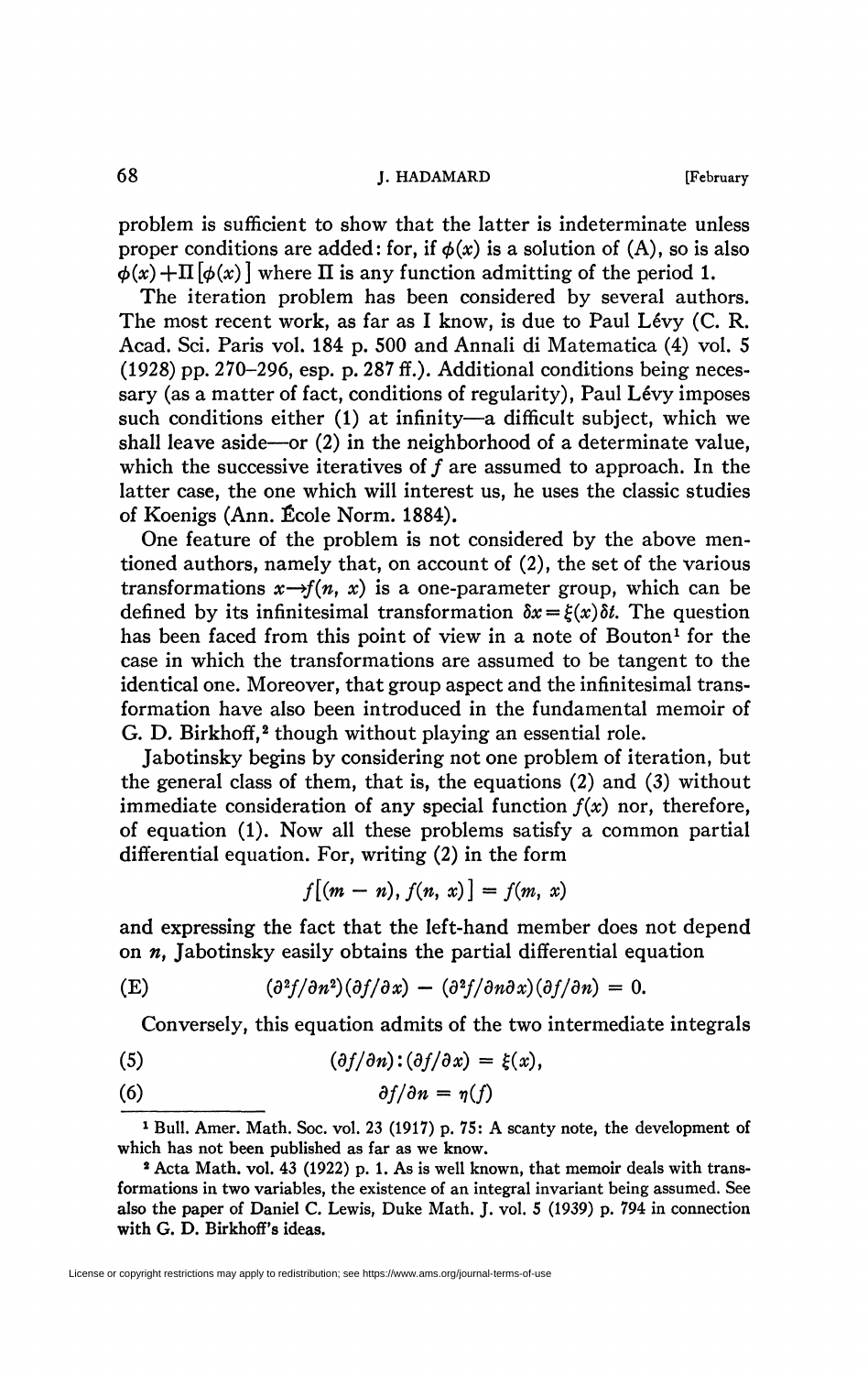(£, *rj,* arbitrary functions) so that its general solution is

(7) 
$$
f(n, x) = \chi[n + \phi(x)] \qquad \left(\phi(x) = \int dx/\xi(x), \chi \text{ arbitrary}\right).
$$

If we add condition (3), we see that  $\chi$  must be the inverse function of  $\phi$ , so that the above formula brings us back to  $(A)$ . Thus we have a simple proof of the fact that not only every solution of (A) gives us a solution of  $(2)$ ,  $(3)$ , but that, conversely,<sup>8</sup> every solution of  $(2)$  corresponds to a solution of (A).

The partial differential equation (E) is common to every problem of the kind which interests us, whatever the given function  $f(x)$  may be.

In order to integrate that equation, (3) gives the condition  $f(0, x) = x$ ; and, if we now introduce (1), we see that we are also given the values of  $f(n, x)$  for  $n = 1$ . It is a boundary problem of an unusual form; and, indeed, we know that our problem is not determinate if we do not add complementary conditions of regularity.

As was already done in the aforesaid works of Koenigs and Paul Lévy, Jabotinsky investigates what will happen in the neighborhood of a "double point," that is of a value of  $x$ —say  $x=0$ —such that

$$
(8) \hspace{3.1em} f(x) = x,
$$

and he limits himself to iterates  $f(n, x)$  of  $f(x)$  such that every  $f(n, 0)$ is also equal to 0, a hypothesis which, as we shall see, hardly diminishes generality. Moreover, he assumes  $f$  to be expansible in powers of x and tries to find a corresponding expansion for  $f_n$ , say

(9) 
$$
f_n(x) = A_1(n)x + A_2(n)x^2 + \cdots
$$

This is what Paul Lévy has carried out in his note in the C. R. Acad. Sci. Paris for the case of  $f(x) = e^x - 1$  (of which Jabotinsky was not informed). For that purpose, Jabotinsky substitutes (9) into (E) or, preferably, into the intermediate integral (5). If  $\xi(x) = \alpha_1 x + \alpha_2 x^2 + \cdots$ were known, this would give, for the  $A_i(n)$ , the successive linear differential equations of the first order

(10)  
\n
$$
A'_1(n) = \alpha_1 A_1(n),
$$
\n
$$
A'_2(n) = 2\alpha_1 A_2(n) + \alpha_2 A_1(n),
$$
\n
$$
A'_3(n) = 3\alpha_1 A_3(n) + 2\alpha_2 A_2(n) + \alpha_3 A_1(n),
$$
\n
$$
\vdots
$$

**<sup>8</sup> Around a double point (which case we consider below), it is necessary to replace (A) by Schroeder's equation (A'), as does Koenig in the above cited memoir.**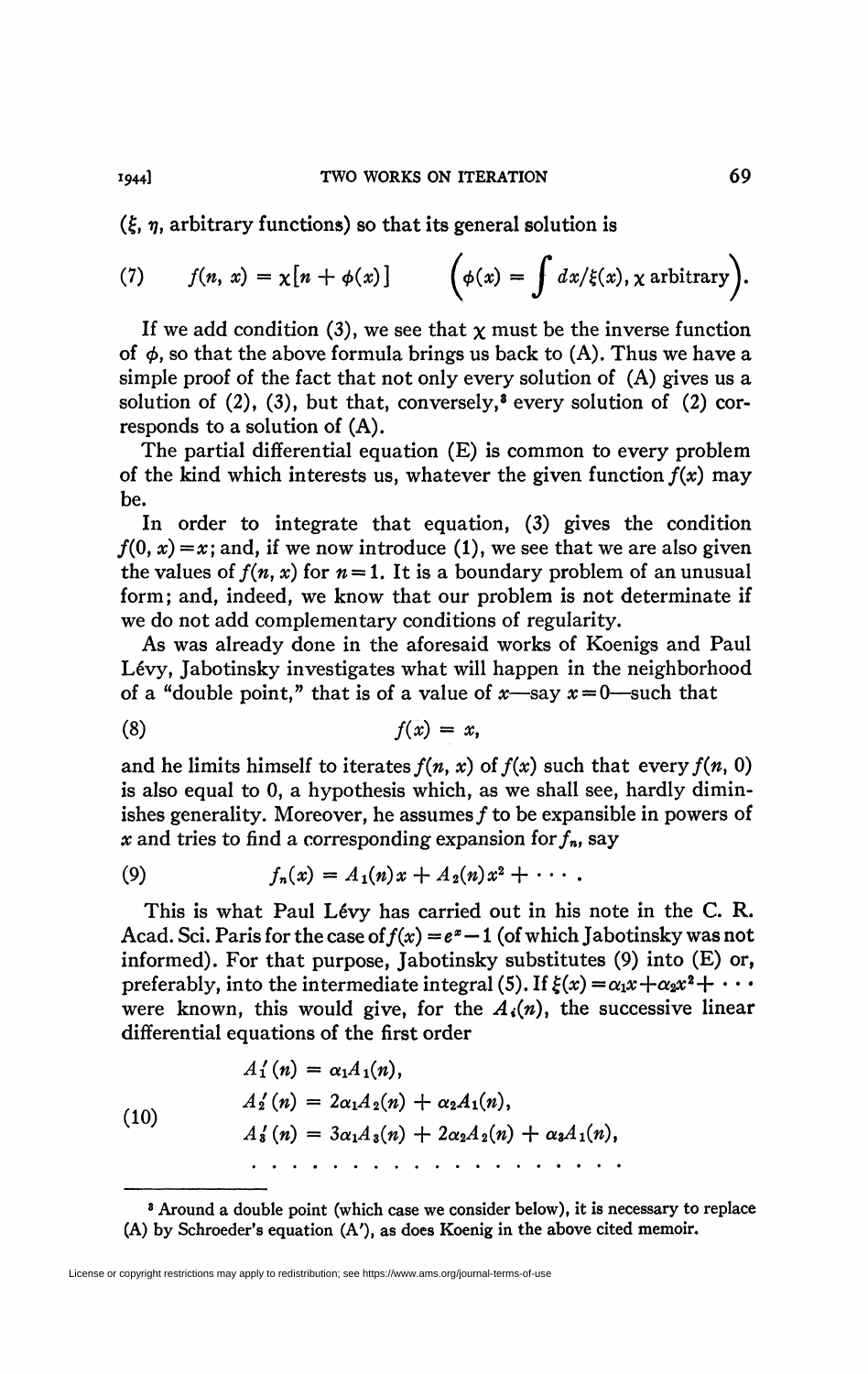**70** J. HADAMARD [February

to be integrated with the initial conditions  $A_1(0) = 1$ ,  $A_2(0) = 0$ for  $i \geq 2$ —an elementary integration.

Now, on account of (3),  $\xi(x)$  is nothing else than the derivative of  $f(n, x)$  with respect to *n* for  $n = 0$ , so that if  $\xi$  were known, this would come back to solving Cauchy's problem for (E). From the point of view of group theory,  $\xi(x)$  corresponds to the *infinitesimal transformation of the group which interests us. 4* 

As a matter of fact, in our case the  $\alpha$ 's are auxiliary unknowns; they are to be determined by the knowledge of the values of the *A*'s for  $n=1$ , which proceeds without any difficulty, for each *i*, after the integration of the successive equations (10). If  $\alpha_1 \neq 0$ , that is if  $a_1 = A_1(1) \neq 1$ , the expressions thus obtained obviously contain *n* through polynomials in powers of  $e^{\alpha_1 n} = a_1$ <sup>n</sup>, so that they are quite similar to those which G. D. Birkhoff has constructed in the case which he has investigated.

The case  $a_1 = 1$  is comparable to Birkhoff's case II'', the successive unknowns *A* in (10) being polynomials in *n.* 

But, as in Birkhoff's case, there remains the question whether the *AI* thus calculated would give a convergent series for (9); and, precisely, Birkhoff has shown, by a remarkable example (see §31, p. 55 of his memoir), that the contrary case may occur in the problem which he has treated. Whether the same fact is possible for the transformations in one variable remains to be decided.

Lüntz's starting point is slightly different: he investigates "mutually reversible" functions, two functions  $f$  and  $g$  being said to be reversible to each other<sup>5</sup> if

$$
(11) \t\t f[g(x)] = g[f(x)].
$$

He points out that this is a kind of generalization of fractional iteration; and, indeed, we see at once by (2) that any two of the  $f_m$  are reversible to each other. Conversely, will the investigation of func-

*\** Lüntz is right in not using the word "permutable, *"* which is used by Volterra in the *Functional calculus* with a different meaning. On the contrary, the transformations  $x \rightarrow f(x)$  and  $x \rightarrow g(x)$  are said to be permutable.

 $\bullet$  If the transformation  $x \rightarrow f(x)$  were known to belong to a certain group of Lie,  $G_r$ , in a finite number *r* of parameters, our question would be considered as being treated by Elie Cartan in his memoir on *Géométrie des groupes de transformations* (Annali di Matematica (9) vol. 6 (1927) p. 1). In Cartan's terminology, a one-parameter group in  $G_r$  is the analogue of a geodesic in the  $G_r$ -space, which would be defined by its origin (the identical transformation) and its initial direction (defined by the corresponding infinitesimal transformation); our problem would correspond to drawing a geodesic through two given points. The solution is elementary in Cartan's case, but of a quite different difficulty when no *G<sup>r</sup>* containing the given transformation is known.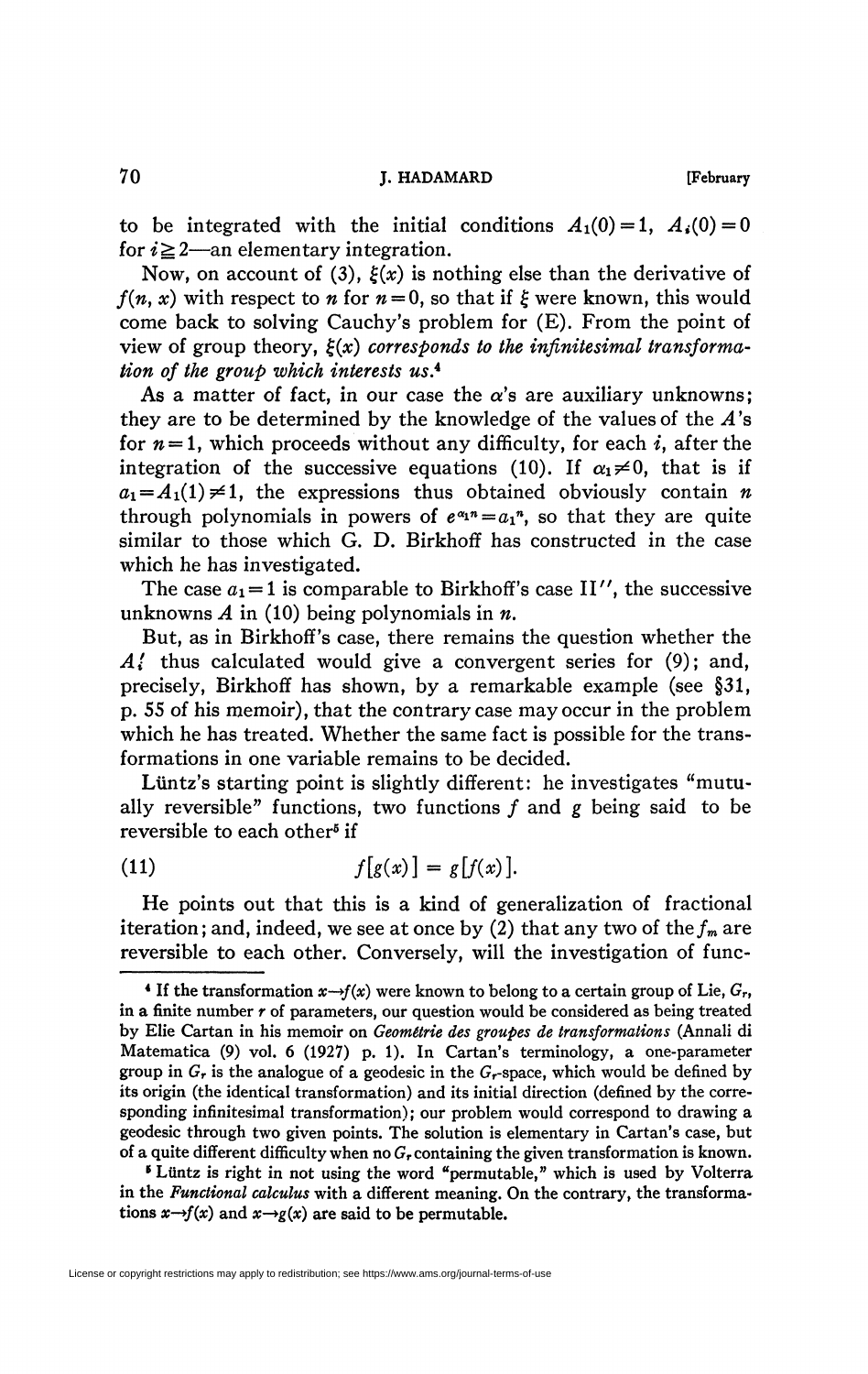tions *g* reversible to a given function ƒ always lead to the iterates of  $f$ ?

We shall presently see that, under the above postulated regularity conditions, such will be the case. But it must be noticed that this new problem is, from a certain point of view, simpler than the former since, instead of a family of functions, we investigate a single function *g.* 

As was done above, Lüntz also starts from a double point  $x_0$  of  $f$ , say  $x_0 = 0$ . Now, taking  $x = x_0 = 0$  in the fundamental relation (11), we see that  $g(x_0)$  must be a double point of f also, so that Lüntz is led to admit that  $g(x_0) = g(0)$  is nothing else than  $x_0$  itself.

Lüntz also remarks that if  $g_1$  and  $g_2$  are both reversible to f, so is also  $g_1[g_2(x)]$ , so that (a well known fact in the transformation theory) the g's are the elements of a group. He, moreover, supposes that such functions  $g_1$  and  $g_2$  are also reversible to each other, which we shall see to be the case.<sup>6</sup>

Again, taking  $x_0 = 0$  and representing f and g by expansions in powers of *x<sup>t</sup>*

(12) 
$$
f(x) = a_1 x + a_2 x^2 + \cdots,
$$

(13) 
$$
g(x) = b_1 x + b_2 x^2 + \cdots,
$$

(11) gives the relations

(14)  
\n
$$
a_1b_1 = b_1a_1, \qquad a_1b_2 + a_2b_1^2 = b_1a_2 + b_2a_1^2,
$$
\n
$$
a_1b_3 + 2a_2b_1b_2 + a_3b_1^3 = b_1a_3 + 2b_2a_1a_2 + b_1a_1^3,
$$
\n
$$
a_1b_4 + a_2(2b_1b_3 + b_2^2) + 3a_3b_1^2b_2 + a_4b_1^4
$$
\n
$$
= b_1a_4 + b_2(2a_1a_3 + a_2^2) + 3b_3a_1^2a_2 + b_4a_1^4
$$

The first one being an identity, we see that if  $a_1$  is neither equal to 0 (a case which the author excludes) nor to 1, the coefficient  $b_1$  is arbitrary and may be considered as an arbitrary parameter  $\lambda$ , by means of which we have the general form for g,

$$
g(x) = g_{\lambda}(x)
$$
  
=  $\lambda x + (\lambda - \lambda^2) \{ \beta_2 x^2 + [\beta_3(1 + \lambda) + \beta_2^2(1 - \lambda)]x^3 + \cdots \}.$ 

The one parameter family represented by the above expression for  $g$  can not be distinct from the group (9), as every iterate of  $f$  necessarily satisfies (11)

<sup>&</sup>lt;sup>6</sup> Lüntz notices the consequence that if  $f(x)$  is odd—that is permutable with  $x \rightarrow (-x)$ —so is also  $g(x)$ .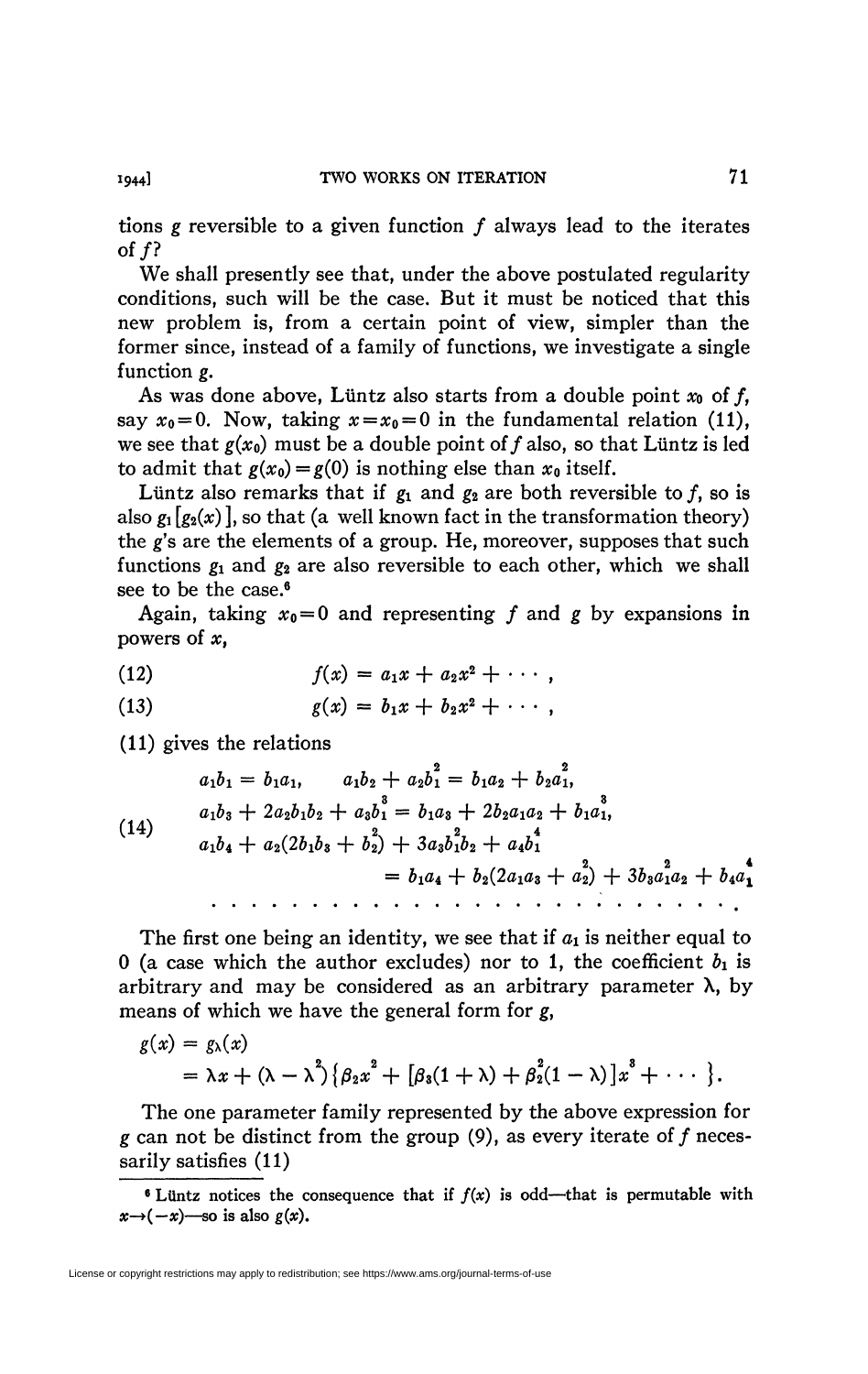Moreover, the above expression of the unknown is not written in terms of the *a's* but, as previously, implies an auxiliary set of parameters  $\beta$ , the meaning of which would not be obvious by itself, but appears by comparison with Jabotinsky's result. Indeed, giving the terms of the first degree in  $\lambda - 1$ , they are, but for numerical factors, nothing else than the  $\alpha$  in (10), so that the above formula leads us back to Jabotinsky's calculation.

Again, these parameters are to be found in terms of the  $a$ 's, and the convergence question is left aside.

If we assume  $a_1$  to be equal to 1 and if  $a_2 \neq 0$ , the coefficient  $b_1$ will no longer be arbitrary: it must be equal either to 0 or to 1, so that the expansion of *g* will be  $(b_1 = 0)$  being again excluded) of the form  $x + \cdots$ , and will again include an arbitrary parameter  $\lambda$ , namely the coefficient  $b_2$  of  $\overline{x^2}$ .

The third, fourth,  $\cdots$  equations (14) allow us to calculate the successive *b's.* Again Lüntz is led to introduce a set of parameters which coincide with the coefficients in the infinitesimal transformation of the group and, therefore, to write the same formula as would be found by Jabotinsky's method.

Consequently, we see that for  $a_1 \neq 0$ , 1, as for  $a_2 \neq 0$ , the family of functions reversible to  $f$  and satisfying our regularity conditions is not distinct from the family of iterates of  $f$ .

These are the results obtained by Jabotinsky and Lüntz; they coincide with each other, at least if we do not have  $a_1 = 0$  or  $a_1 = 1$ ,  $a_2 = 0$ , though they are deduced from rather different points of view.

This coincidence suggests several remarks, some of which I shall point out now.

I. In what precedes, we have started from the hypothesis that a double point  $x=x_0$  of  $f(x)$  is common to all iterates  $f(n, x)$  or to all the functions  $g(x)$  reversible to f. As we have seen, Lüntz makes the important remark that, on account of the definition (11) of reversible functions, the transform  $g(x_0)$  is also a double point of f. He leaves, however, one question open, namely whether this transform is *Xo*  itself or another solution of (8). But, as a matter of fact, this question can be answered easily if the function *g* is assumed to belong to a continuous family of functions all of which are reversible to  $f$ , one of them being  $g(x) = x$ ; for, substituting  $x_0$  in each of these functions, we obtain results which, varying continuously, can not be different from  $x_0$  itself, at least if the latter is an isolated zero of  $f(x) - x$ .

This conclusion immediately applies to the iteration problem, as any solution of it is a solution of Lüntz's problem, so that at least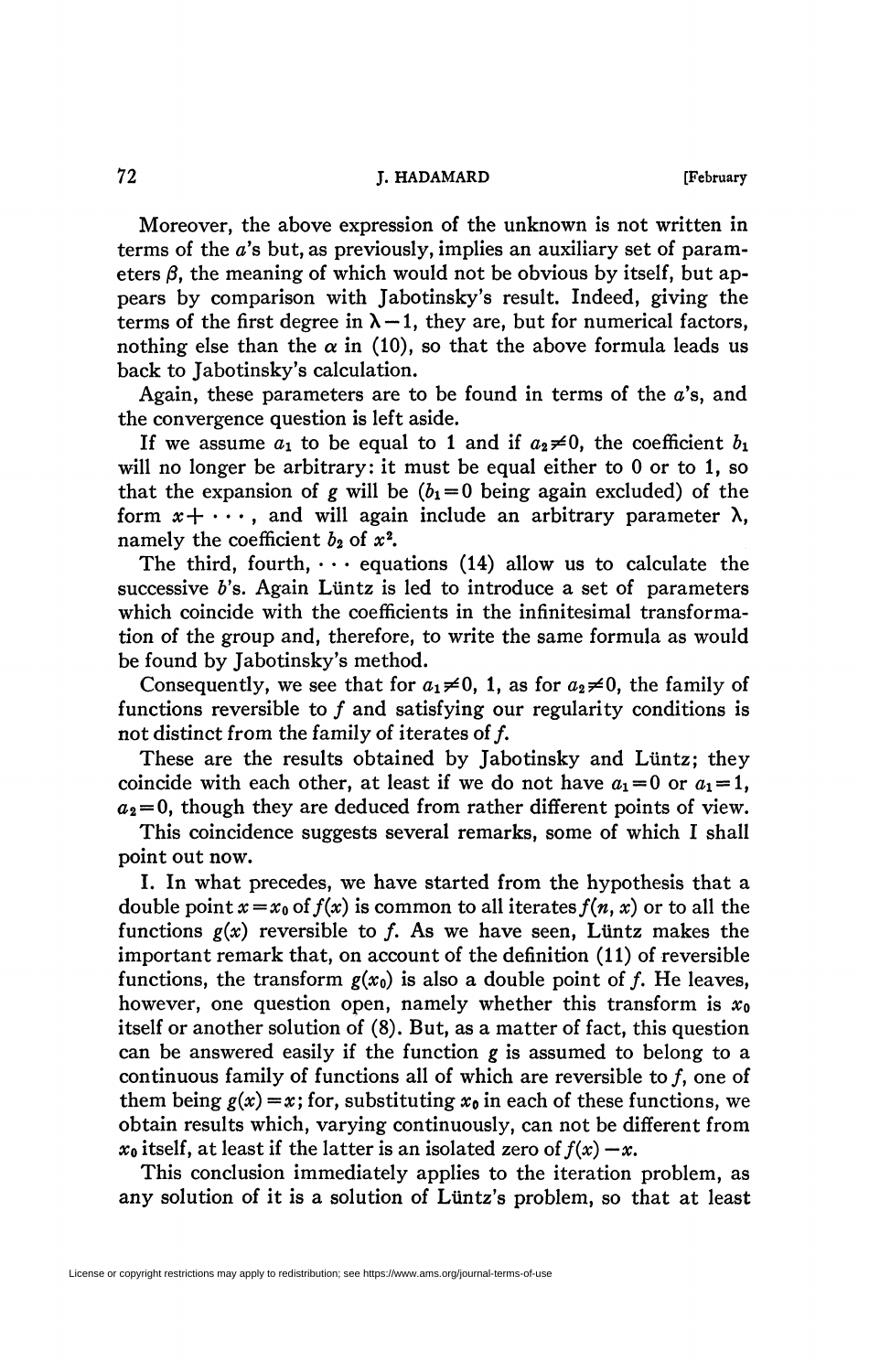some information on this subject is obtained by Lüntz's way of attacking it.

II. Is the above assumption—namely that either  $a_1 \neq 0$ , 1 or  $a_1 = 1$ ,  $a_2 \neq 0$ —essential for the general behaviour of the results and especially for the equivalence of those problems?

This would seem to be presumable a priori: for it is evident that if the function  $f(x)$  would reduce to x itself, Lüntz's problem would become fully indeterminate, as the function  $f(x) = x$  is reversible to every other one.

A most remarkable fact is that this presumption is not verified. Let the first term in  $(12)$  be reduced to x, the first following term which does not vanish being of degree *p,* so that

$$
f(x) = x + a_p x^p + \cdots \qquad (p \geq 2, a_p \neq 0).
$$

Equating the coefficients of  $x^p$  in both members of (11), we immediately see that  $b_1 = b_1^p$ . Let us take, therefore,<sup>7</sup>  $b_1 = 1$ , so that the expansion of *g(x)* is also of the form

$$
g(x) = x + b_1 x^r = \cdots \qquad (r \geq 2, b_r \neq 0).
$$

If so, all terms issuing from the first term of (12) or from the first term of (13) annul each other. After them, the terms of lowest degree are in  $x^{p+r-1}$ , with coefficients respectively equal to  $pa_{p}b_{r}$  and  $ra_{p}b_{r}$  in both members, so that  $r$  can not be different from  $p$ . Then,  $b$ 's with suffixes greater than  $p$  would be determined by equations some of which (except for  $p=2$ ) will reduce to the form  $a_p b_{p+q} = b_p a_{p+q}$ while, for  $p = 2$ , we shall have

$$
a_2b_3-a_3b_2=a_2b_2(b_2-a_2).
$$

We see that, in every case, the functions reversible to  $f(x)$  and regular at  $x = 0$  constitute a one-parameter family, which necessarily coincides with the iterates of  $f$ .

We also see that Liintz was right in supposing that two functions reversible to the same third one are reversible to each other. This, as is classic in the group theory, carries the consequence that the reversibility conditions can be expressed by the existence of *invariants.* Let *c\* be chosen once for all, different from 0 and 1: we can consider as a "reduced" form of  $g(x)$  the one which has  $c_1$  as coefficient of *x.* Every other coefficient in that reduced expansion will be deter-

**<sup>7</sup> Provisionally, we still exclude, like Liintz, the value zero and, to simplify discussion, do not consider roots of unity. At any rate, in iteration problems it is natural (cf. Birkhoff, loc. cit. p. 9) to eliminate negative first coefficients.**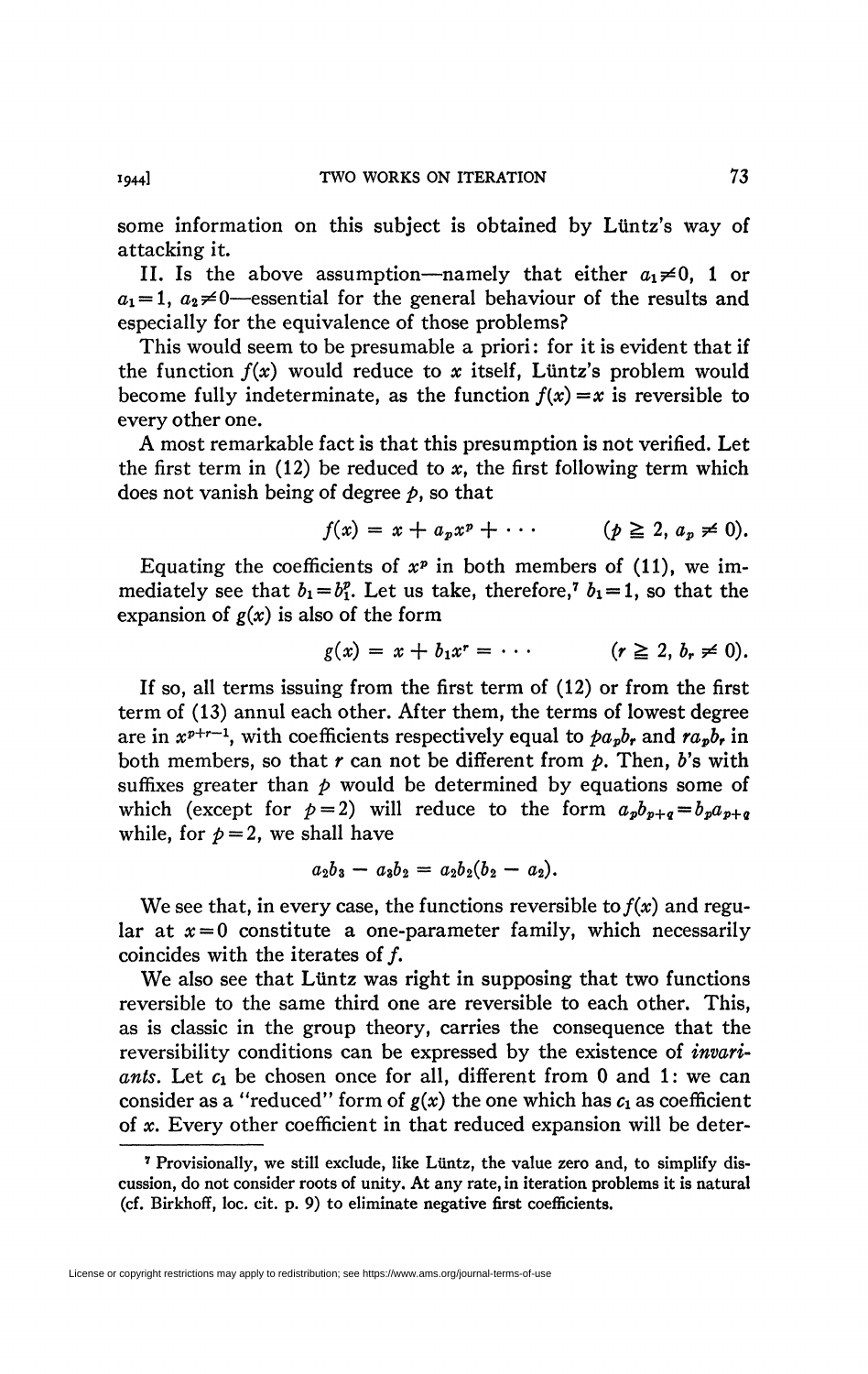## **74 J. HADAMARD [February**

mined by these conditions and, on the other hand, we just saw that the reduced *g* will be reversible not only to ƒ, but also to any other function (13) reversible to  $f$ , so that such successive coefficients of the reduced expansion, when calculated in terms of the *a's,* must have the same values as the ones similarly calculated in terms of the *b's:*  they give invariants (which, obviously, only seemingly depend on the special value of  $c_1$ ). The first of them are

$$
j_2 = a_2: (a_1 - a_1^2), \qquad j_3 = (a_3 - 2a_2j_2): (a_1 - a_1^3),
$$
  
\n
$$
j_4 = \{a_4 - [(3a_1 + 5)j_3 + 5j_2^2]a_2\}: (a_1 - a_1^4),
$$
  
\n... ... ... ...

Such invariants are evidently related to the coefficients of the infinitesimal transformation of the group—a connection which, however, we shall not investigate.

In the case, considered in II, of  $a_1 = 1$ , the first invariant, for  $p = 2$ , is

$$
(15) \qquad \qquad a_3/a_2-a_2
$$

while, for  $p \ge 2$ , one or several invariants will be of the form  $a_{p+q}$ ;  $a_p$ , after which there will come one analogous to (15).

III. The transformations  $S: x \rightarrow f(x)$ ,  $T: x \rightarrow g(x)$ , where f and g are connected by Lüntz's relation (11), being permutable to each other, the transform of T by 5 coincides with *T.* In other words, the curve  $y = g(x)$  is invariant by the point transformation  $X = f(x)$ ,  $Y=f(y)$ . The general problem of invariant points has been studied several times, especially by Poincaré, Samuel Lattés,<sup>8</sup> G. D. Birkhoff (loc. cit.) and the present author; but the present transformation behaves in an abnormal manner from this point of view, as there exist an infinite number of invariant curves, namely every  *iter*ate  $y = f_n(x)$ , such iterates existing at least for every integral *n*.

IV. The problem of reversible functions being connected with the iteration problem, we need not wonder at seeing it connected with Abel's equation (A). As a matter of fact, this connection is a very simple one. Let  $\phi$  be any solution of (A) and let us apply the operation  $\phi$  to both members of (11). We immediately see that the function

(16) 
$$
\Phi(x) = \phi[g(x)]
$$

is again a solution of  $(A)$ . Conversely, if  $\phi$  and  $\Phi$  be two solutions of

**<sup>8</sup> Poincaré, J. Math. Pures Appl. (4) vol. 1 (1885); Hadamard, Bull. Soc. Math.**  France vol. 29 (1901); Samuel Lattés, Annali di Matematica (3) vol. 13 (1907).